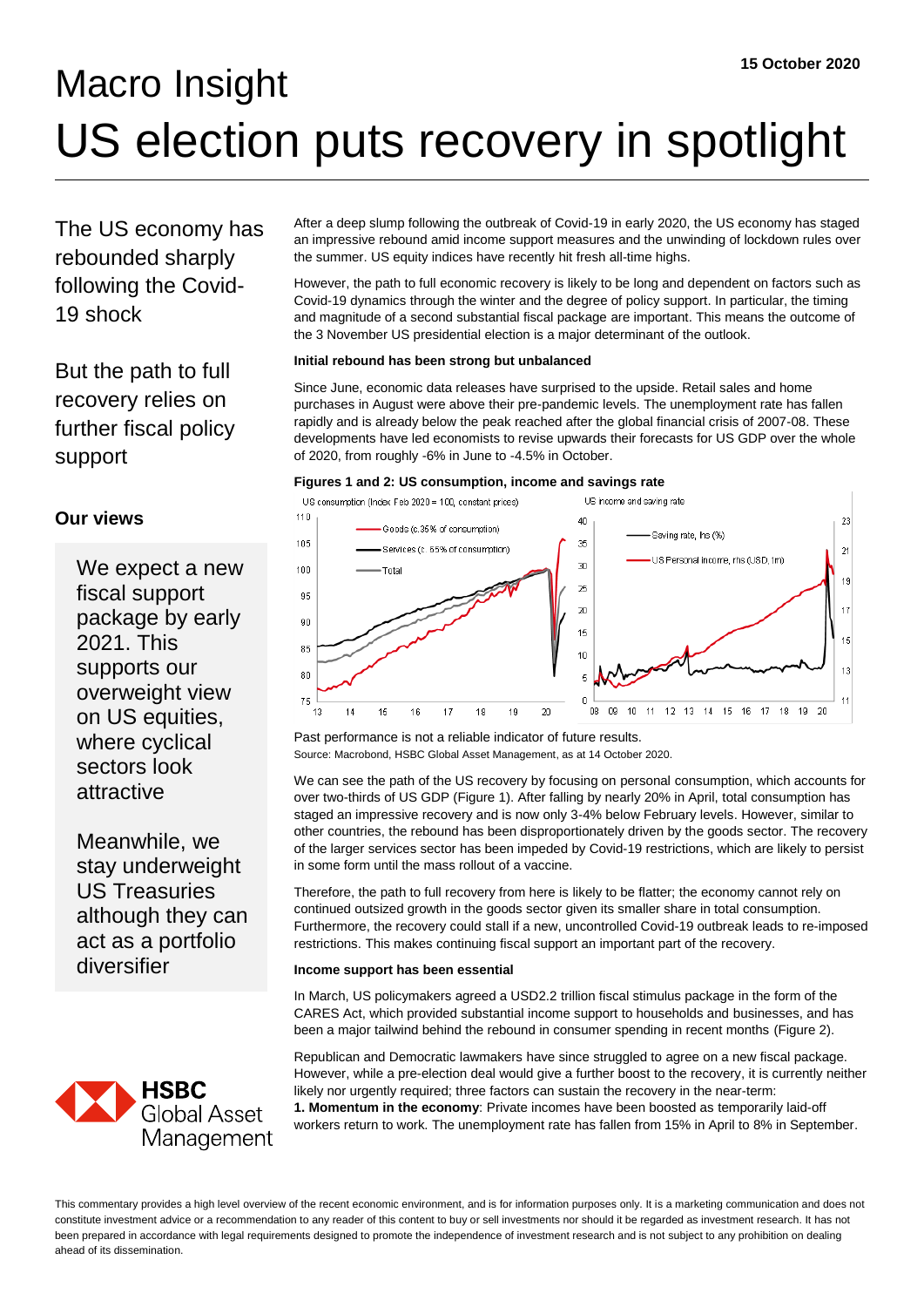There are factors sustaining the recovery in the nearterm, reducing the urgency for a new fiscal package

A democratic "clean sweep" would make a new and significant stimulus package more likely

**2. Elevated household savings**: Large cash transfers in the CARES Act boosted household savings. In August, the savings rate was 14%, about twice its average over the past decade. There is now room for consumers to reduce their rate of saving and maintain spending.

**3. Strong household balance sheets**: Asset purchases and rate cuts by the Federal Reserve in March helped household wealth fully recover after a USD7 trillion drop during Q1 2020.

Bold measures taken earlier in the year have bought US lawmakers time. To compare with other developed countries, direct fiscal stimulus measures in the US have amounted to 11.5% of 2019 GDP, compared to 8.9% in Germany and 7.3% in the UK.

This means that **the possible absence of new stimulus between now and the end of the year, while unhelpful, is not a game changer for the US economic outlook, provided a package arrives in early 2021**. However, it does mean that the outcome of the US election itself is now a key factor in how the next phase of the recovery will play out.

#### **Risks to the recovery from the US election**

The outcome most likely to result in a new fiscal deal is a Democratic "clean-sweep", whereby the party wins the presidency and takes full control of Congress, aiding implementation of new legislation. Polls and prediction markets currently indicate this as the most likely outcome.

All else being equal, this scenario is likely to be most positive for the near-term US economic outlook given the Democrats' ambitious spending plans. A result, which maintains a split Congress, could see further tortuous negotiations that ultimately result in a package that is still substantial but notably smaller than Democrat proposals.

One important downside risk is that of a contested outcome, where the result is close and neither party concedes. An extended period of legal wrangling between the parties over a period of months could further delay a deal in Congress over a new fiscal package, leading to policy underdelivery that stalls the recovery. At this stage, however, we think the risk of this is low.

The election also poses other, longer-term risks to the US economy, but we see these being fairly balanced between the parties (Figure 3). For example, while Democrats have talked about raising business taxes and toughening regulations, specific proposals so far have been modest and in some cases are similar to those mooted by the Republicans.

#### **Figure 3: Potential equity market impact from the US election**



Source: HSBC Global Asset Management, as at 14 October 2020

#### **Investment implications**

The US economic recovery has been underpinned by strong policy support and the unwinding of Covid-19 restrictions. While uncertainty over virus developments remains elevated, the probability of a Democratic "clean sweep" result that brings about more significant support has risen. We expect a new fiscal deal by early 2021 which supports the economic recovery and US risk assets.

We therefore remain overweight on US equities. Additionally, we believe cyclical parts of the market could benefit from fresh government stimulus measures and look relatively attractive.

Meanwhile, we stay strategically underweight US Treasuries given low prospective returns and bond yields. However, valuations are relatively attractive versus other global government bond markets, implying that they can still act as a portfolio diversifier.

**Zac Tate, Hussain Mehdi & Dominic Bryant, Global Investment Strategy Team**

The overall environment remains constructive for US risk assets